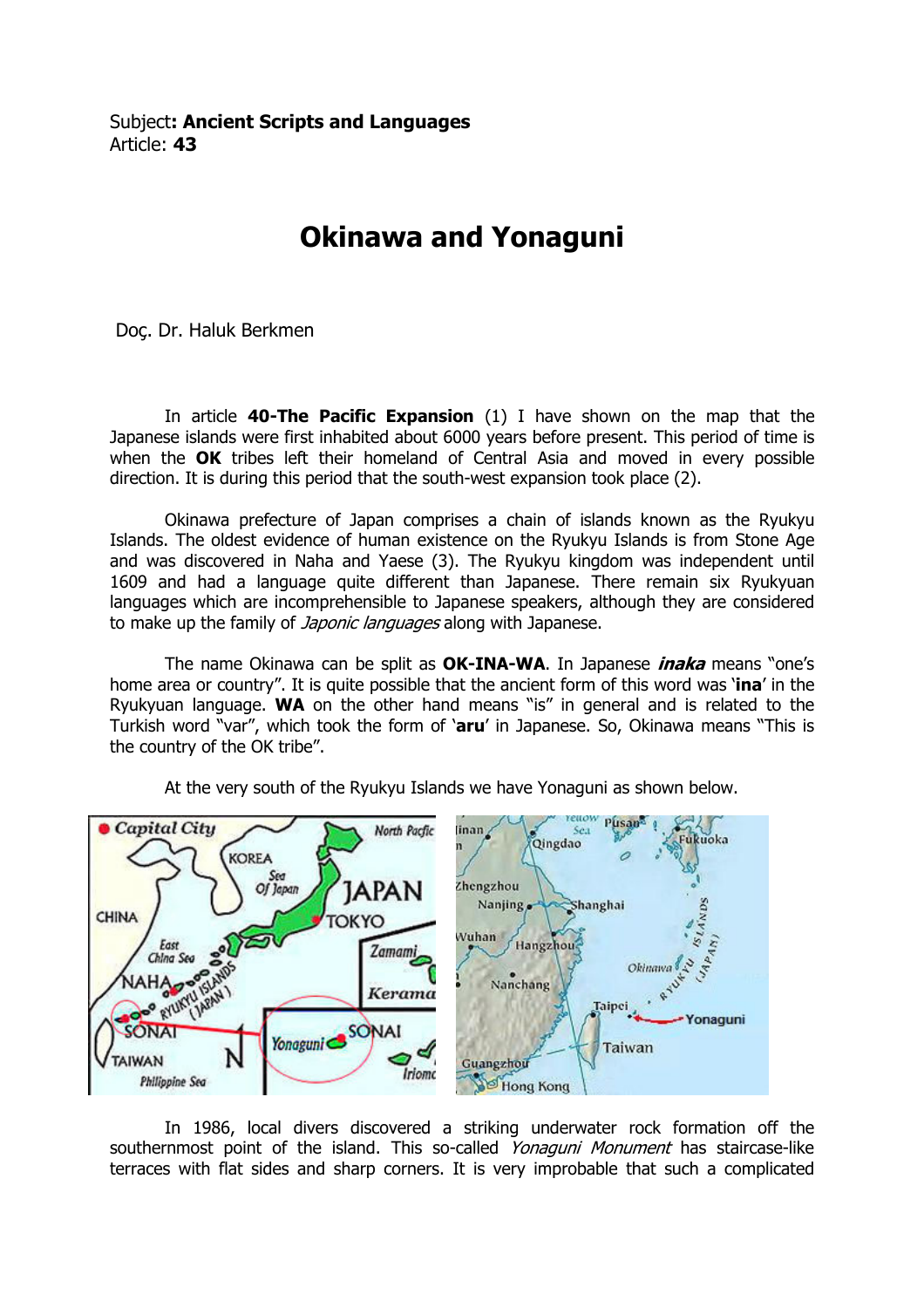structure could be naturally formed. Below we have some pictures of this interesting monument.



We can see on top left picture that the base plate on which the diver stands is perfectly flat and the side walls are perfectly vertical. It is not possible that such a structure could be naturally formed. On the right we can clearly distinguish stairs between two smooth walls. These stairs are at the end of a perfectly horizontal passage. They are 20 cm high and perfectly suited for human climb. The whole sunken monument has been extensively investigated and a drawing of this monument has been produced as shown below.



Tool marks and carvings have been discovered upon the stones (and documented) which indicate that this monument is not a natural formation. Could these doors and windows be formed naturally?